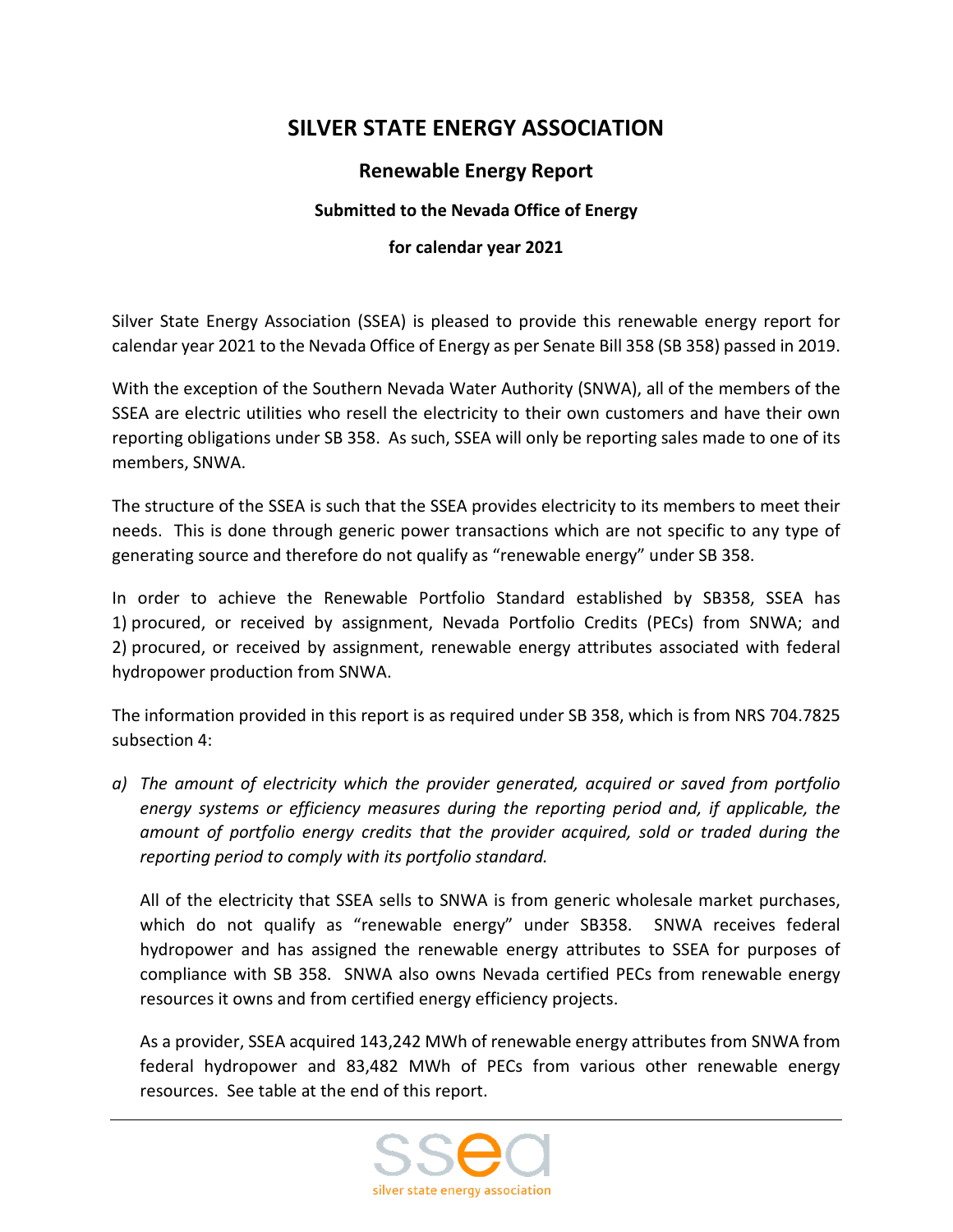*b) The capacity of each renewable energy system owned, operated, or controlled by the provider, the total amount of electricity generated by each such system during the reporting period and the percentage of that total amount which was generated directly from renewable energy;*

SSEA does not sell any electricity to SNWA from generating resources that it owns, operates, or controls. All of its sales are from generic wholesale market purchases. The table at the end of this report shows the information requested by this item for SNWA's renewable energy resources, which is the source of SSEA's renewable energy attributes for compliance with SB 358. One hundred percent of the energy generated by these resources was from renewable energy.

*c) Whether, during the reporting period, the provider began construction on, acquired or placed into operation any renewable energy system and, if so, the date of any such event;*

SSEA did not begin construction, acquire, or begin operation of any renewable energy system during 2021.

*d) Whether, during the reporting period, the provider participated in the acquisition or installation of any energy efficiency measures and, if so, the date of any such event; and*

SSEA did not participate in any energy efficiency measures during 2021.

*e) Any other information that the Nevada Office of Energy may deem relevant.*

SSEA has no additional information that seems relevant.